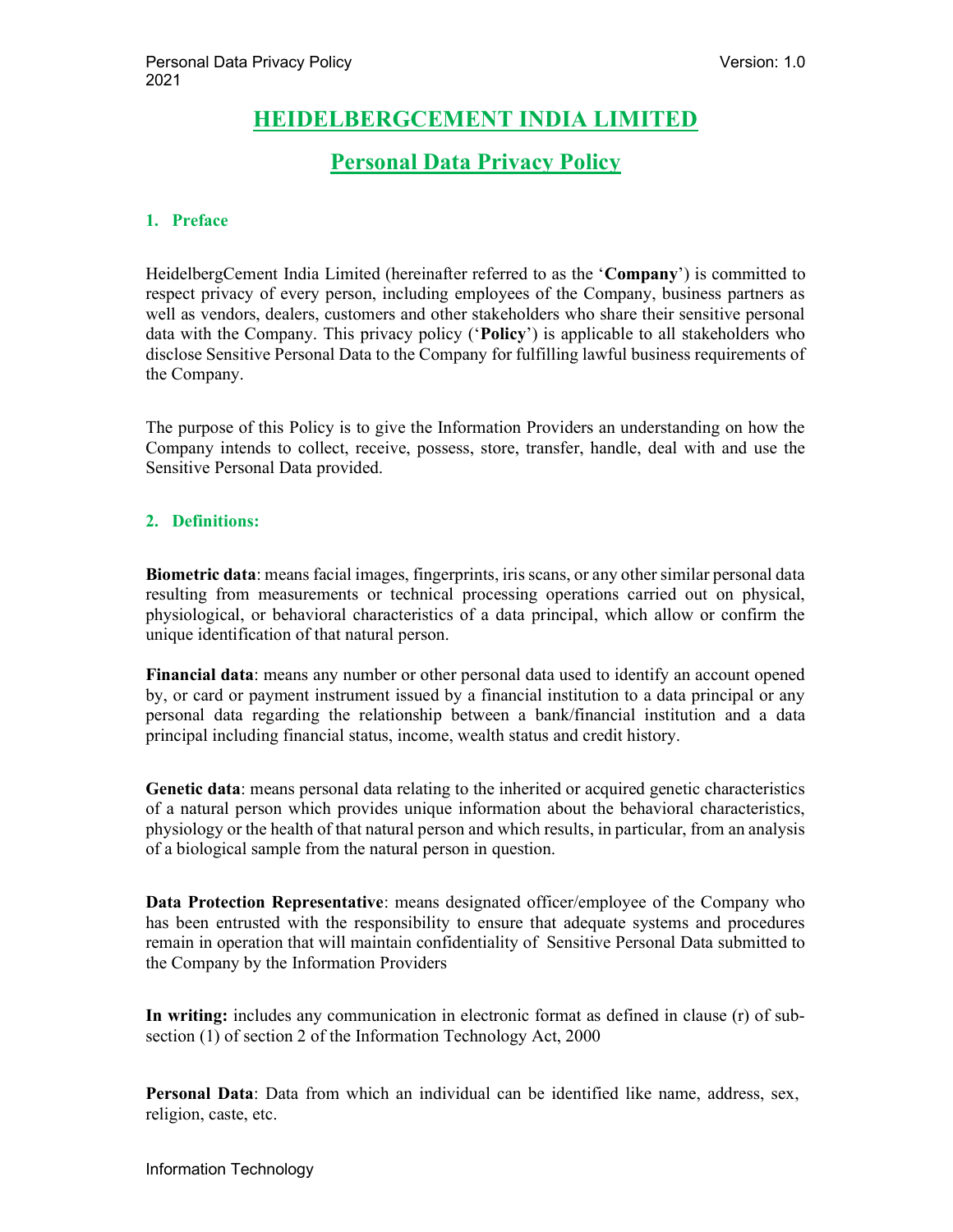Sensitive Personal Data (SPD): Types of personal data such as financial, health, blood group, sexual orientation, biometric, genetic, transgender status, belief etc.

## 3. Scope of the Policy

Sensitive Personal Data of the Information Providers may be required to be collected, maintained and stored in India and may also need to be shared with Group Companies or third party, within and outside the country, as per lawful business requirements of the Company and its affiliates.

The Company shall ensure confidentiality of such Sensitive Personal Data and the complaints/issues, if any shall be resolved by the Data Protection Representative appointed by the Company for this purpose.

Having provided the Sensitive Personal Data to the Company, the Information Providers shall be deemed to have given their consent to its collection, storage, usage, disclosure, processing and transfer for the purposes mentioned in this Policy.

The Information Providers have the option of not providing their Sensitive Personal Data sought by the Company if they do not agree with this Policy or even otherwise. Further, the Information Providers may also submit an intimation in writing, requesting the Company to stop using their Sensitive Personal Data.

## 4. Collection of Data or Information

The Company may collect the following types of Sensitive Personal Data, including but not limited to:

- Name, address, contact numbers, email ID, details of past employment (in the case of employees, wherever relevant);
- Family details, their addresses, contact numbers, email ID, relationships, family history etc.
- Financial details such as bank account, pan card, salary slips, provident fund details, Income Tax Returns, other Tax Returns;
- Blood group, medical history, physiological and mental health condition, sexual orientation etc.
- Biometric information.

## 5. Sensitive personal data or information collection

The Company may collect, use, receive, possess, store, disclose, process and transfer the Sensitive Personal Data for various purposes, including but not limited, to the following: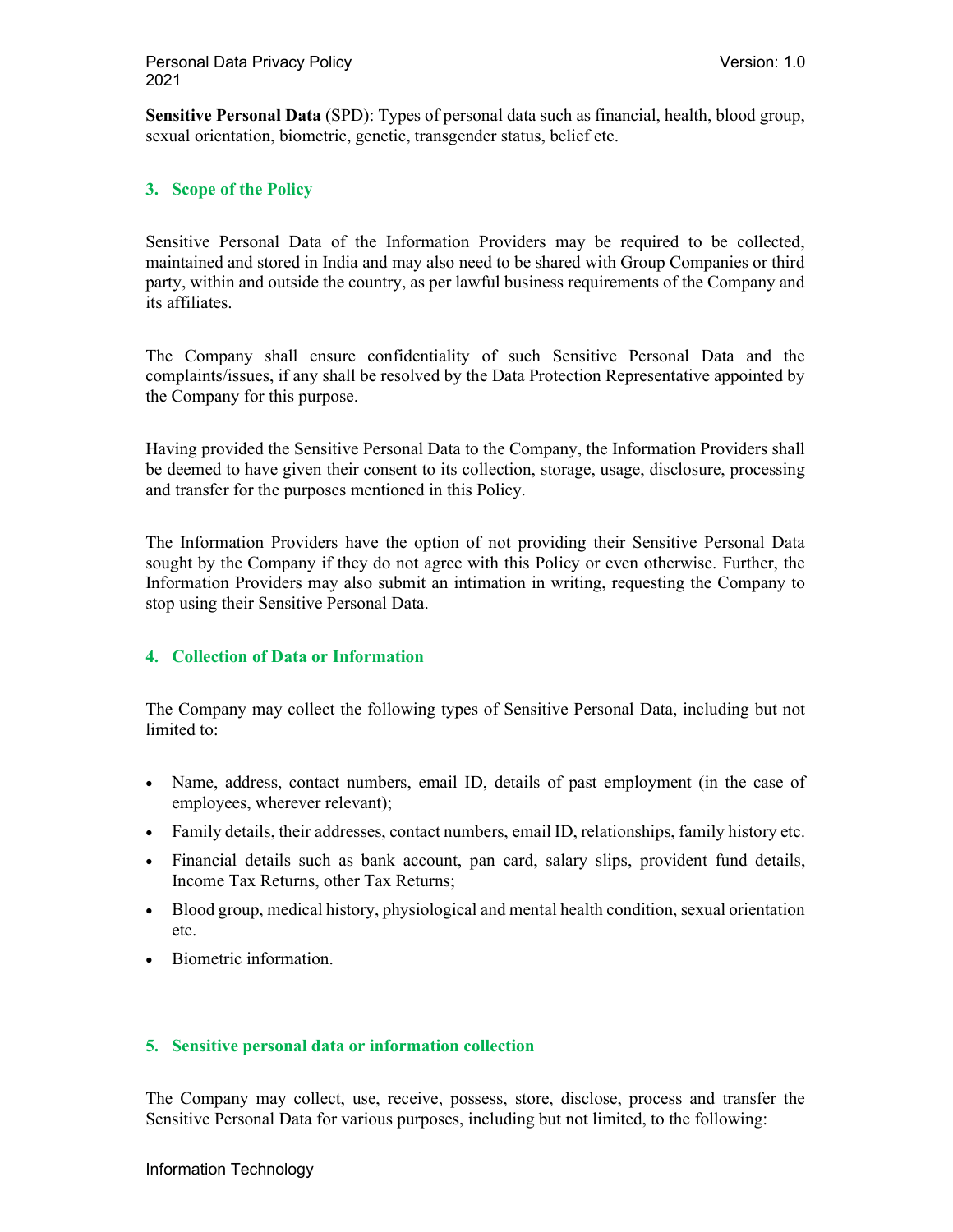- To enable functioning of the Company's business.
- In connection with a variety of purposes relating to employment or engagement of employees or training including but not limited to general HR administration; organization planning and management.
- Compliance with company's policies, code of conduct and internal policies and regulations.
- Business mergers and acquisitions; business transfers, business restructuring etc.
- Legal & judicial proceedings, governmental and regulatory compliance.
- Tax administration and compliance.
- Overseas affiliates' compliance with foreign laws and cooperation with overseas regulators.
- To transfer to IT services providers/Software developers.
- To administer or otherwise carry out obligations in relation to any agreement which has been executed by the Information Providers with the Company; and
- To investigate, prevent, or take action regarding illegal activities, suspected fraud, violations of the law or as otherwise required by law.

#### 6. Transferring and sharing of Sensitive Personal Data

The Information providers understand and consent that the Company may need to share the Sensitive Personal Data with group companies within and outside India, business associates and/ or third parties within and outside India in connection with the lawful purposes, as mentioned above.

The Information Providers authorize the Company to exchange, disclose, transfer, share, part with the Sensitive Personal Data and/or any information provided, within or outside India for the above purposes.

#### 7. Confidentiality of the data processing

Only authorized employees or person/s authorized by the Company process personal data. It is in particular forbidden for employees to use personal data for own benefit/purpose, to transmit these to unauthorized persons or to make these accessible in any other manner.

#### 8. Reasonable Security Practices and Procedures

The Company has adopted reasonable security practices and procedures to ensure that the Sensitive Personal Data is collected and preserved in a secured manner. Suitable measures are taken in order to protect the data against accidental or unauthorized destruction or against loss. In case the Information Providers wish to know more details about the adopted reasonable

Information Technology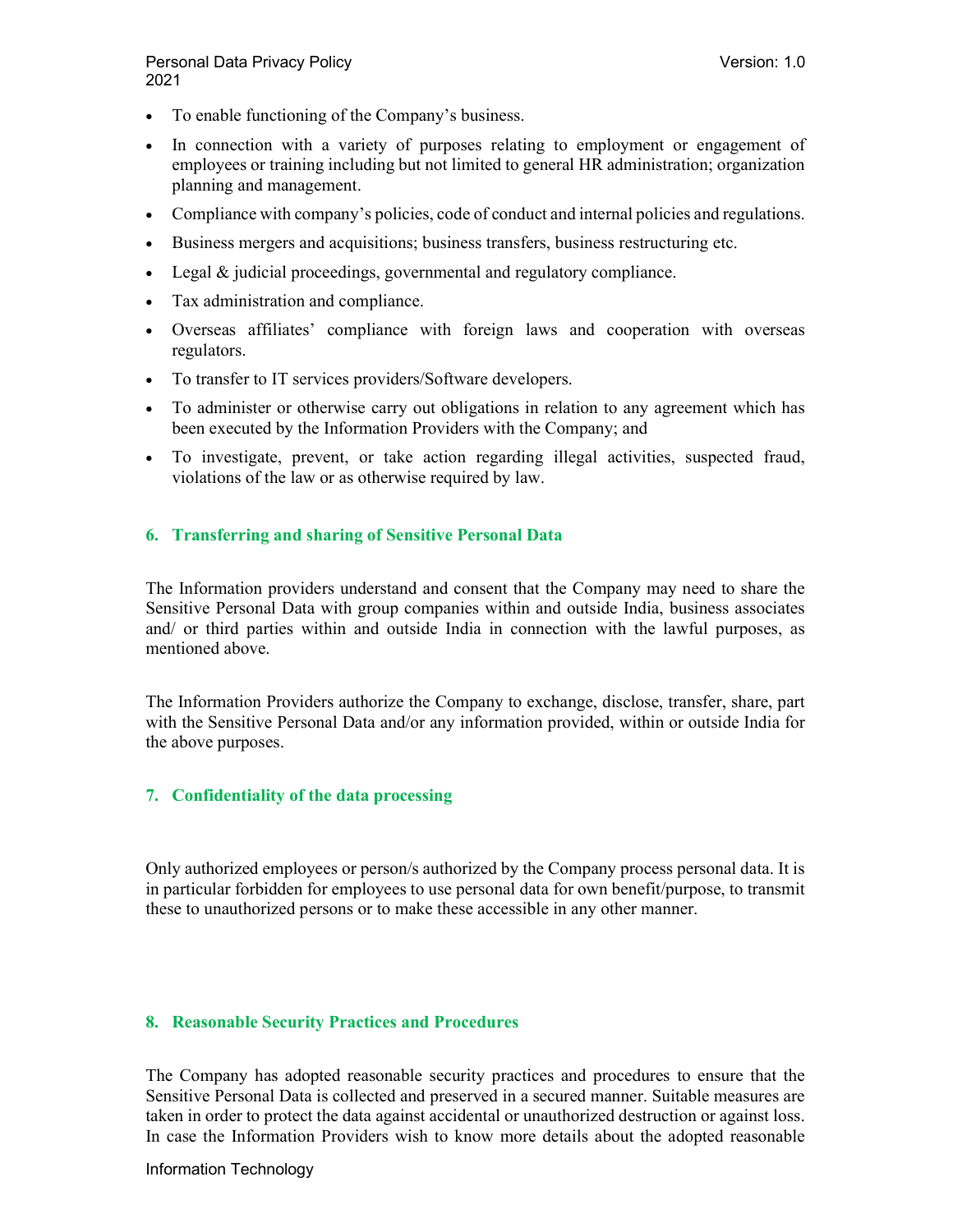security practices and procedures, they may contact the Data Protection Representative of the Company for the same.

While the Company will endeavor to take all reasonable and appropriate steps to keep secure any information and prevent its unauthorized access and transfer, the information providers agree and acknowledge that the Company cannot provide any absolute assurance regarding the security of the Sensitive Personal Data. To the maximum extent permissible under applicable laws, the Company disclaims any liability in relation to any breach of security or loss or disclosure of information in relation to the Personal Information.

If the Information Provider needs to access update or correct the Sensitive Personal Data, he/she may contact the Data Protection Representative of the Company for the same.

#### 9. Data Retention

It is the Company's policy to retain Sensitive Personal Data of the Information Providers only for as long as the Company believes it to be necessary for the purpose for which such Sensitive Personal Data was collected, subject to any legal requirements for the information to be retained for longer period, if any.

#### 10. Changes in the Policy

The Company reserves the right to revise and update this Privacy Policy at any time without expressly informing the Information Providers. Any such revision will be effective on and from the date of posting the same on the intranet/internet website of the Company and will apply to all information collected both prior to and following the effective date. Information Providers are advised to visit the website and intranet periodically to review the current policies with regard to Sensitive Personal Data.

## 11. Complaints

The Company has nominated Mr. Ajay Panwar, Head-Information Technology of the Company as the Data Protection Representative. The Information Providers may approach the Data Protection Representative if they have any complaint, question or concern with respect to the processing and use of their Sensitive Personal Data. The Data Protection Representative can be contacted by mail at the email id ajay.panwar@heidelbergcement.in. The Company is committed to ensure a fair and rapid resolution of any complaint or dispute about privacy and handling the Information Providers data and will be happy to respond to their queries and comments.

Please note that the emails received  $\omega$  ajay.panwar $\omega$ heidelbergcement.in in respect of a context other than a Data Privacy issue will not be attended. Please do not send emails to this Id for queries, complaints related to Sales, Service, Recruitment, Procurement, Investor Services etc.